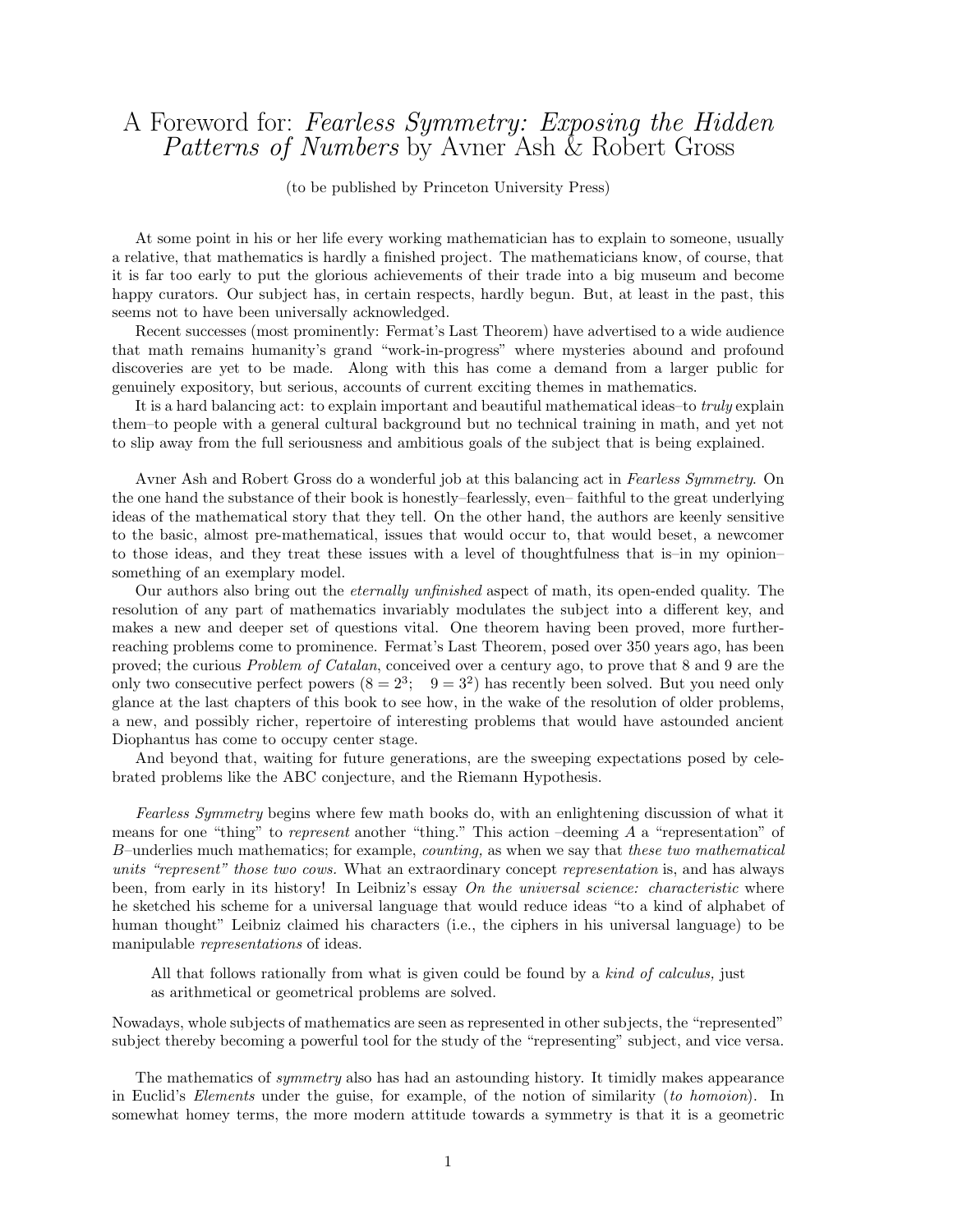transformation that you can perform on an object that makes the object ending up looking as if it were exactly the same, and in the same position, afterwards as before. For example, if we are working in Euclidean geometry, the symmetries of an equilateral triangle in the plane, consists in the three flips about the angle bisectors through each of its vertices, and also the three (yes there are three!) rotations that preserve the figure (rotate about the center by 120 degrees, 240 degrees, and 0 degrees). By the end of the nineteenth century, with the emergence of Klein's "Erlangen program," the general notion of symmetry has established itself as the very foundations of geometry; for all homogenous geometric structure had been come to be viewed as but a consequence of a study of the groups of their symmetries.

Groups of symmetries of a geometrical object possess an intrinsically algebraic structure, if we take the view that the *product*  $S \cdot T$  of two symmetries  $S, T$  consists of the new symmetry that you get by first performing the symmetry  $T$  and and following that by performing the symmetry  $S$ . The surprise is that this kind of "multiplication structure" on the collection of symmetries of a geometry holds the key to a fuller understanding of that geometry. From an understanding, for example, of the continuous family of all congruences, of Euclidean geometry, together with knowledge of the corresponding multiplication as described above, we can (re-)construct all of Euclid's geometry, with its straight lines, its angles, its circles!

Once, however, that we have wrested these purely algebraic structures, groups of symmetries, from their geometric origins we are entitled to consider them entirely as creatures in algebra, where they are called, simply, groups. And, we can go the other way: to seek to re-present such an algebraic structure, a group, as a group of symmetries of some geometry; and, even more revealing perhaps, as a group of symmetries of a geometry different from the one from which it initially arose.

Viewed from this perspective, the bare algebraic notion of group establishes itself as an emissary, of a sort, between different geometries: the same group might account for the symmetries of two disparate geometries. Even more relevant to the substance of Fearless Symmetry is the great legacy of Evariste Galois in the nineteenth century, that these algebraic entities, groups, may bridge the even wider divide between the algebra of equations and geometry: a group of symmetries of some system of algebraic equations might be represented as the group of symmetries of some geometry. This development is the underpinning of much modern number theory.

The first two parts of this book are devoted to all these underlying algebraic ideas, including an introduction to the wonderful world of modular arithmetic opened up to us by the genius of Gauss, modular arithmetic being the beginnings of what we will call, below, "local number theory."

The third, and last, part of this book points the reader to the frontiers. Reciprocity laws play a big role in this story, for they form the backbone of what present-day number theorists call "global number theory." A *local problem* is one that concerns itself with issues regarding divisibility by a single prime number  $p$ , or by its powers. "Global problems," in contrast, constitute the basic hard questions we wish to answer about whole numbers. Reciprocity laws, when available, represent the extra glue, the further constraint, in a problem of global number theory that ties together all the corresponding problems in the various local number theories connected to each of the prime numbers  $p = 2, 3, 5, 7, 11, \ldots$ 

Ash and Gross end their book with some comments on the Fermat's Last Theorem. The celebrated proof of this theorem depends upon the realization that a solution to the equation

## $X^p+Y^p=Z^p$

with p an odd prime number and  $X, Y, Z$  nonzero integers leads us to be able to find a very distinctive finite group of symmetries of algebraic numbers, and to be able to represent this group also as a group of symmetries of a specific finite geometry, this representation having peculiar properties. The demonstration of the impossibility of a nonzero integer solution  $X, Y, Z$  follows from the proof that these peculiar representations cannot, in fact, exist.

Fearless Symmetry can be read, at one level, by a reader who may have no particular mathematical experience but is interested in the important concepts that frame the mathematical viewpoint